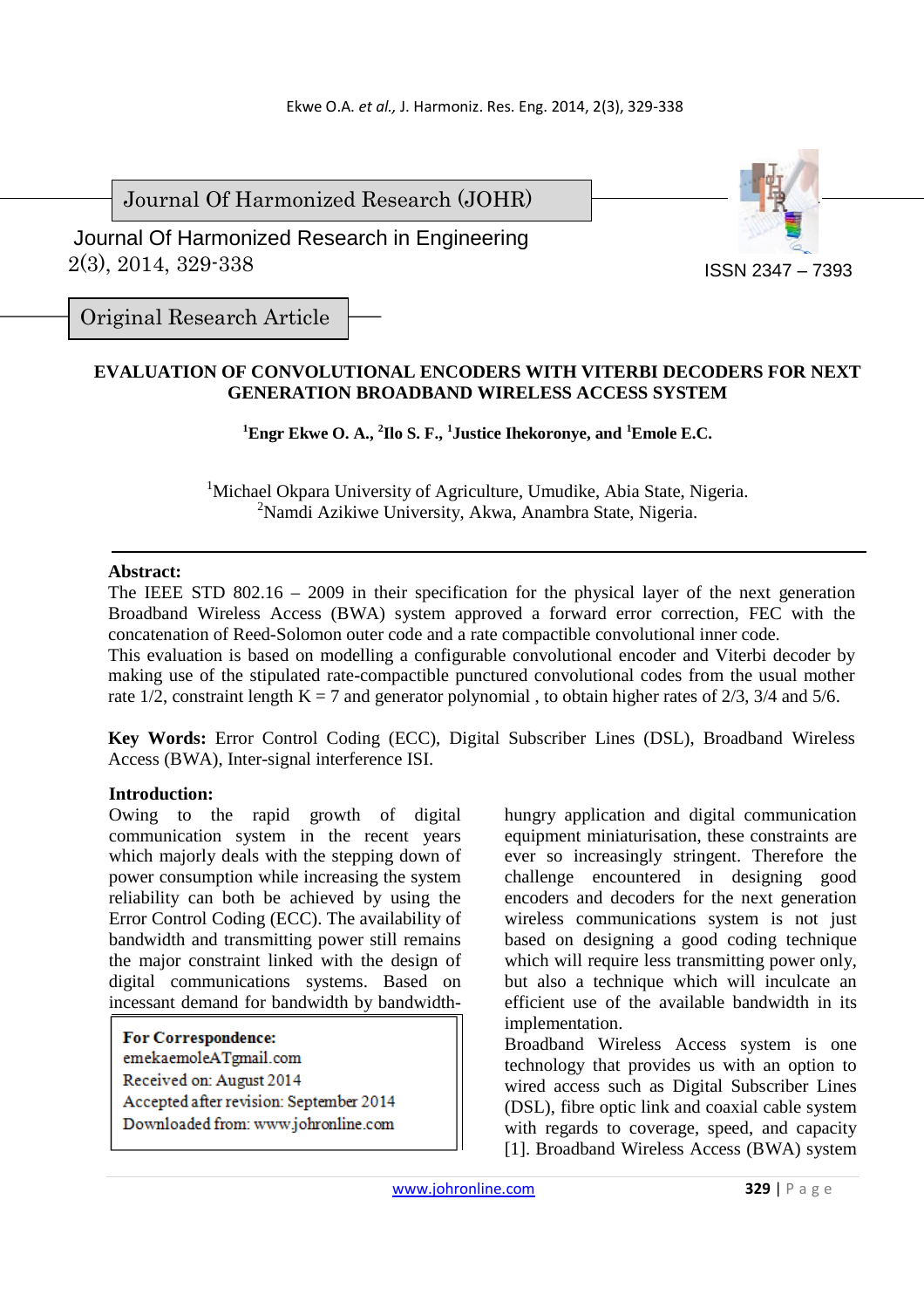is suggested to work efficiently in the 2 gigahertz – 11 gigahertz spectrum frequency aiming at 1000Mbit/s data rate for a fixed or slow dynamic user and 100Mbit/s for a high accelerating vehicle. Figure 1 below is a typical

communication channel block diagram which can be used to represent the way in which every communication channel whether be it wireless or wired transmits its signal.



Fig. 1: Representation of a wireless communication system block diagram (Adapted from [2])

This communication channel shown in Figure 1 above can comfortably transmit limitless number of data without error given a time unit, if at all there actually existed a thing like a noise free analogue communication channel, but since nothing like this exists, and to worsen this case, if frequency or transmit power is increased, in other to increase the speed of transmitted signal or bandwidth, the noise on the other hand is also constantly being increased, giving room for more errors to be transmitted alongside the signal.

This now brings us to the goal meant to be achieved by channel coding in high speed communication system which is to tackle the resultant errors that occur when data is transmitted across an impaired channel. Such errors can occur in the form of fading, Intersignal interference, ISI or noisy channel [3].

Therefore, for next generation BWA system to obtain an efficient and reliable data communication, it must employ the use of a method which can efficiently and effectively locate and correct errors; so as to help forward the standard established by IEEE for broadband wireless access systems. The operations involved in locating and correcting errors in a communication system is simply called Channel Coding (CC). Looking at the Figure above, CC is implemented at the information source (data input end) by cautiously putting some redundant data to the signal being transmitted in other to combat the outcomes of impairment in the channel. This makes it possible for the receiving end to correct and or detect the errors. Basically, what is actually implemented here or the main objective is that the Probability of bit error  $(P_b)$ , or required Signal-to-Noise Ratio (SNR) is reduced at the expense of trading more bandwidth than would be required if an uncoded signal were to be transmitted [4].

The standards for the next generation BWA system according to IEEE 802.16 – 2009 PHY definition specified a Forward Error Correction (FEC) to be supportably by an assembling of a concatenation of Reed-Solomon outer code and a rate-compatible convolutional inner code [5].

This evaluation is focussed on the modelling of a rate-compatible convolutional encoder (in the absence of Reed-Solomon outer code) with a Viterbi Decoder for next generation BWA system and investigating its performance when exposed to an impaired channel like the Additive White Gaussian Noise (AWGN) channel.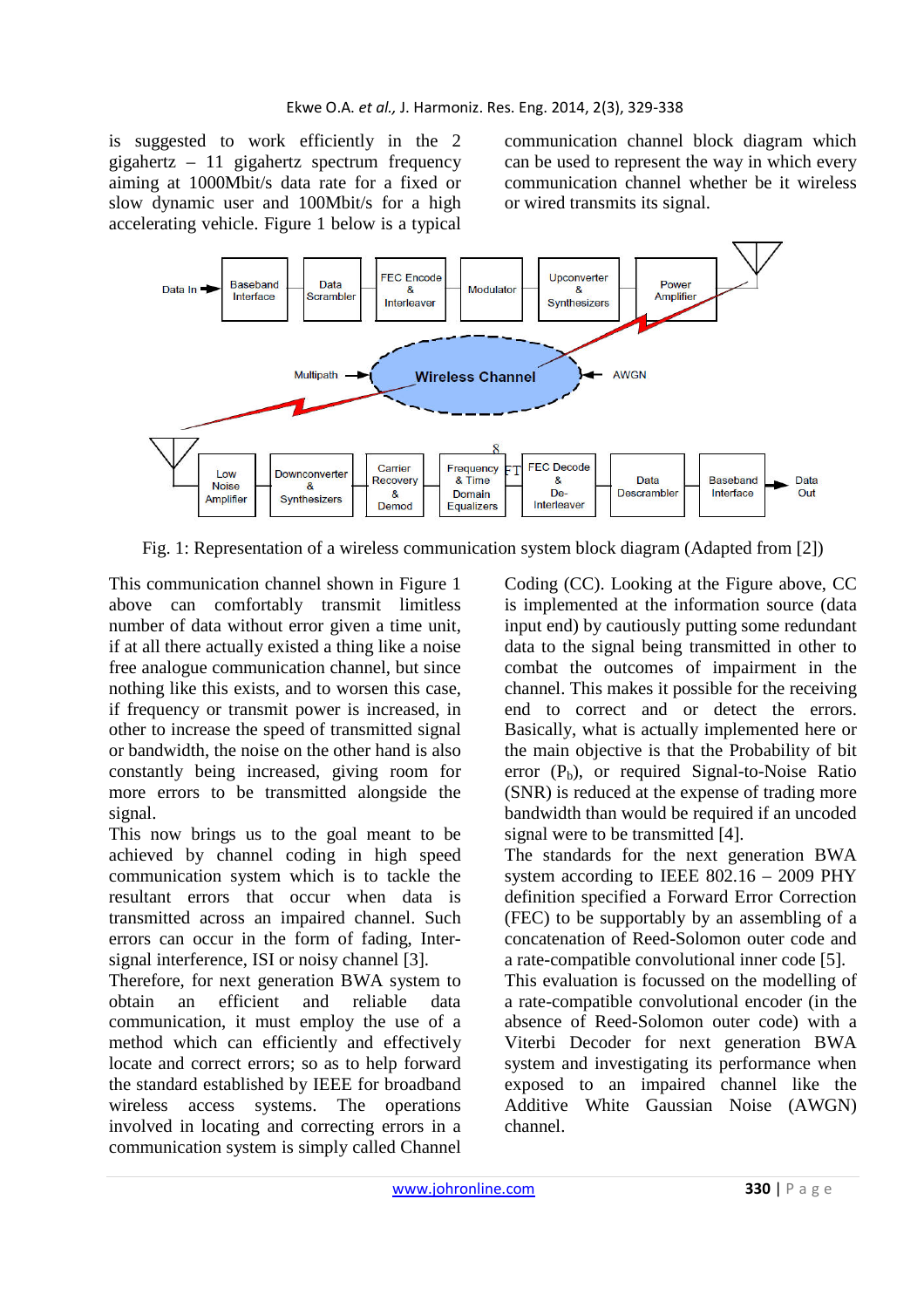## **Dimensions and Study Constraints**

This work is centred on channel coding technique as stated by the IEEE  $802.16 - 2009$ standard for next generation BWA system.

Irrespective of the fact that concatenation of Reed-Solomon outer code and convolutional inner code has been specified, this work only considered the performance of convolutional codes. Again, this research work barely considered modulation technique which plays a very crucial part in studying the performance of wireless communication system over an impaired channel.

### **Design Tool/ Methodology**

The encoders having code rates 2/3, 3/4 and 5/6, the rate 1/2 code which is otherwise referred to as the mother code are punctured for their modelling. Puncturing as the name goes is a technique that permits us to develop further encoders of varied rates from a common hardware, which also has a way of making the analysis of high code rates less complicated.

### **Background Study**

The interconnection of systems without involving the use of wires as a medium for connectivity is called wireless network. This is generally linked with a telecommunication network where interconnectivity within nodes is performed in the absence of wires. Some typical examples of these wireless networks includes:-

- Wireless Local Area Network (WLAN)
- Wireless Wide Area Network (WWAN)
- Wireless Metropolitan Area Network (WMAN)
- Wireless Personal Area Network (WPAN)

This work however focuses mainly on the WPAN which can be indicated as WiMAX. This is fully treated in IEEE 802.16d and IEEE 802.16e standards. For a basic definition, we can say that a WMAN is a non-wired network that links many other WLANs.

In 2003, the development of WiFi signalled the ushering in of a new level in the movement towards non-wired services and as at 2005, the number of WiFi patronisers was One Hundred and Twenty million which increased to Two Hundred million in 2006 and was further suggested to go up to a billion come 2008 [12]. WiFi (which employs the use of IEEE 802.11 set of standard) due to the tremendous growth has been linked with WLAN.

WLAN links devices through a typically spread-spectrum (i.e. a wireless distribution method) providing a connection to a wider internet through an access point.

## **Merits and Demerits of Convolutional Codes Over Other Coding Techniques**

The efficiency of convolutional codes anchors on their constraint length 'K'. Codes possessing large constraint length are more powerful but have a set-back due to their high decoding complexity. This can be taken care of by using sequential decoding algorithm instead of Viterbi decoding algorithm.

One of the advantages of convolutional code is its speed and high affinity for error control. They are also quite less expensive when compared to block codes. For the same encoder/decoder level, convolutional codes generally out-perform block codes by providing higher coding gain.

One of its disadvantages could be seen on the instance of a user wishing to maintain the original uncoded information rate. Here, convolutional codes register a set-back due to the fact that they all require a bandwidth expansion to accommodate all the parity bits. Well, the good story here is that in 1976, Gottfried Ungerboeck discovered a class of codes called Underboeck codes or Trellis Coded Modulation (TCM) which has the ability to integrate both the coding and modulation functions without demanding a bandwidth expansion

### **Applications of Convolutional Codes**

**WIMAX:** This is a new wireless technology which is based on the air interface standard IEEE 802.16 WMAN designed just like the normal cellular network which uses a point to multipoint base station of configuration to provide a service of high throughput broadband connection covering a radius of over many kilometres. Though it exhibits a slightly higher BER at low SNR, its range and non-line of sight makes the system attractive as it has been configured to complement both mobile and fixed broadband applications. Its applications can be seen in many areas like high-speed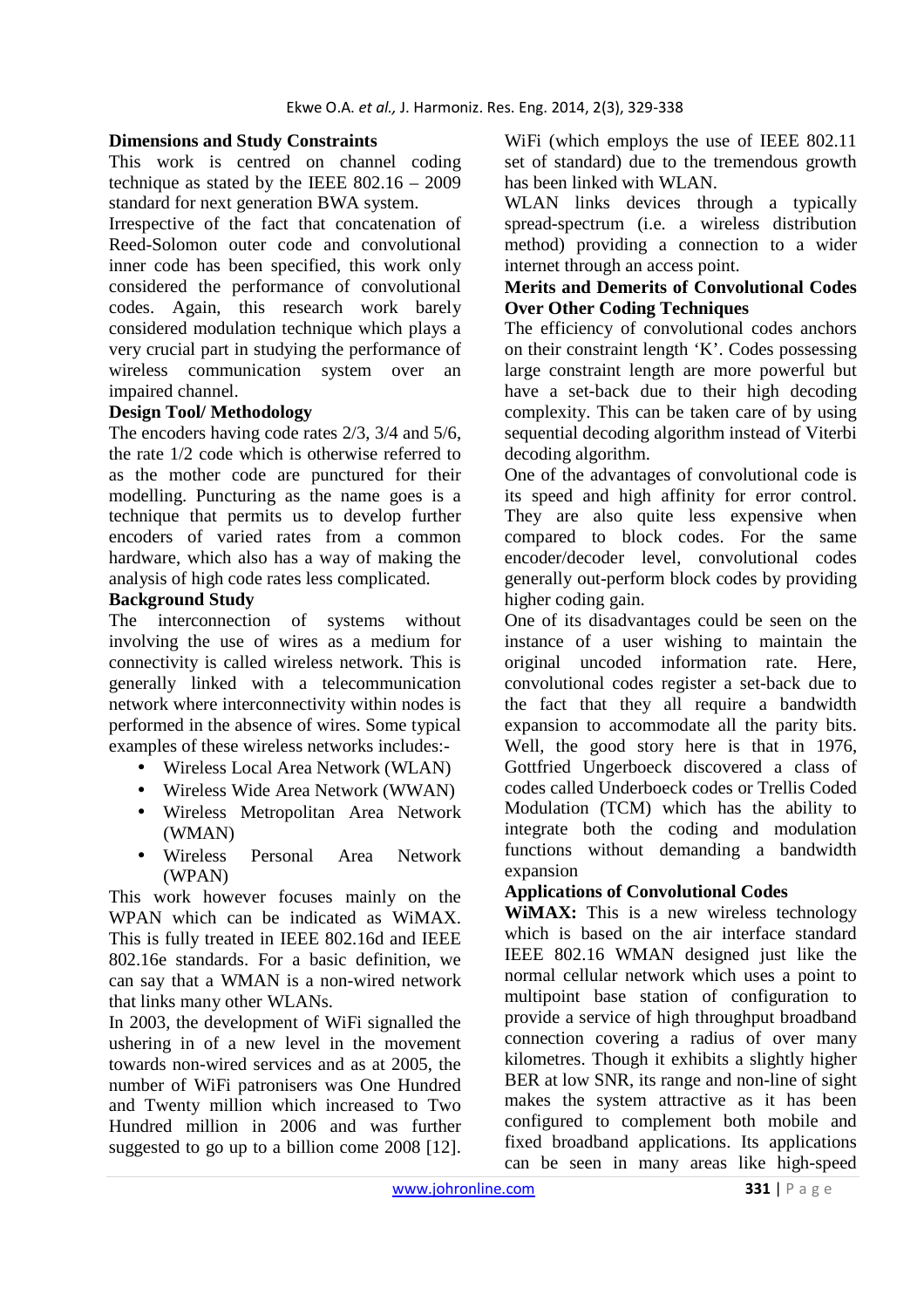enterprise connectivity, cellular backhaul to mention but a few based on its possession of high spectrum efficiency and reliability in multipath propagation. Many researches have been carried out for different coding stages in WiMAX and the system has been proved to depend on OFDMA PHY layer as specified by the IEEE 802.16 STD.

One major physical application of WiMAX in convolutional encoder is seen in SAL50300E product. This is a WiMAX compatible highspeed convolutional encoder which has a high speed convolutional encoder as specified in IEEE  $802.16 - 2004$ . It has a basic coding constraint length 7, rate 1/2 transparent code suitable with channels of predominantly Gaussian noise. The device also supports punctured rates 2/3, 3/4, 5/6 and 7/8 with a nonrecursive/systematic encoder of [171, 133] polynomial.

Figure 2, below is a block diagram of WiMAX physical layer.

After generating the binary bit from the randomiser, they are sent into the encoder where it is matched with the appropriate code rate and after interleaving, it is sent into the modulator as a sequence of binary bit where they are mapped and modulated using QPSK modulator or either 16QAM or 64QAM which its symbol are attached to the designated data sub-carriers. The pilot symbol which creates a room for the receiver to estimate and trace the channel state information are also allocated unto the pilot sub-carriers. These procedures lead to the construction of OFDM symbols in the frequency domain and by employing the Inverse Fast Fourier Transform (IFFT) OFDM symbol are got into the time domain.



Figure 2: Physical layer of WiMAX system.

#### **Useful in 4G NETWORKS**

**Long Term Evolution (LTE):** This is the next generation network beyond 3G for mobile broadband standardization by 3GPP which is aimed at providing a capacity that will support demand for connecting from a new generation of consumers devices fashioned to a new mobile application.

### **Convolutional Codes and Its Coding Techniques**

This is simply a technique used to bring the capacity of a channel into a more desirable or excellent condition by adding cautiously fashioned redundant signals to the data meant to be transmitted through the channel. The systematic series employed in the addition of these redundant signals is known as channel coding. Increasing both the code rate 'k' and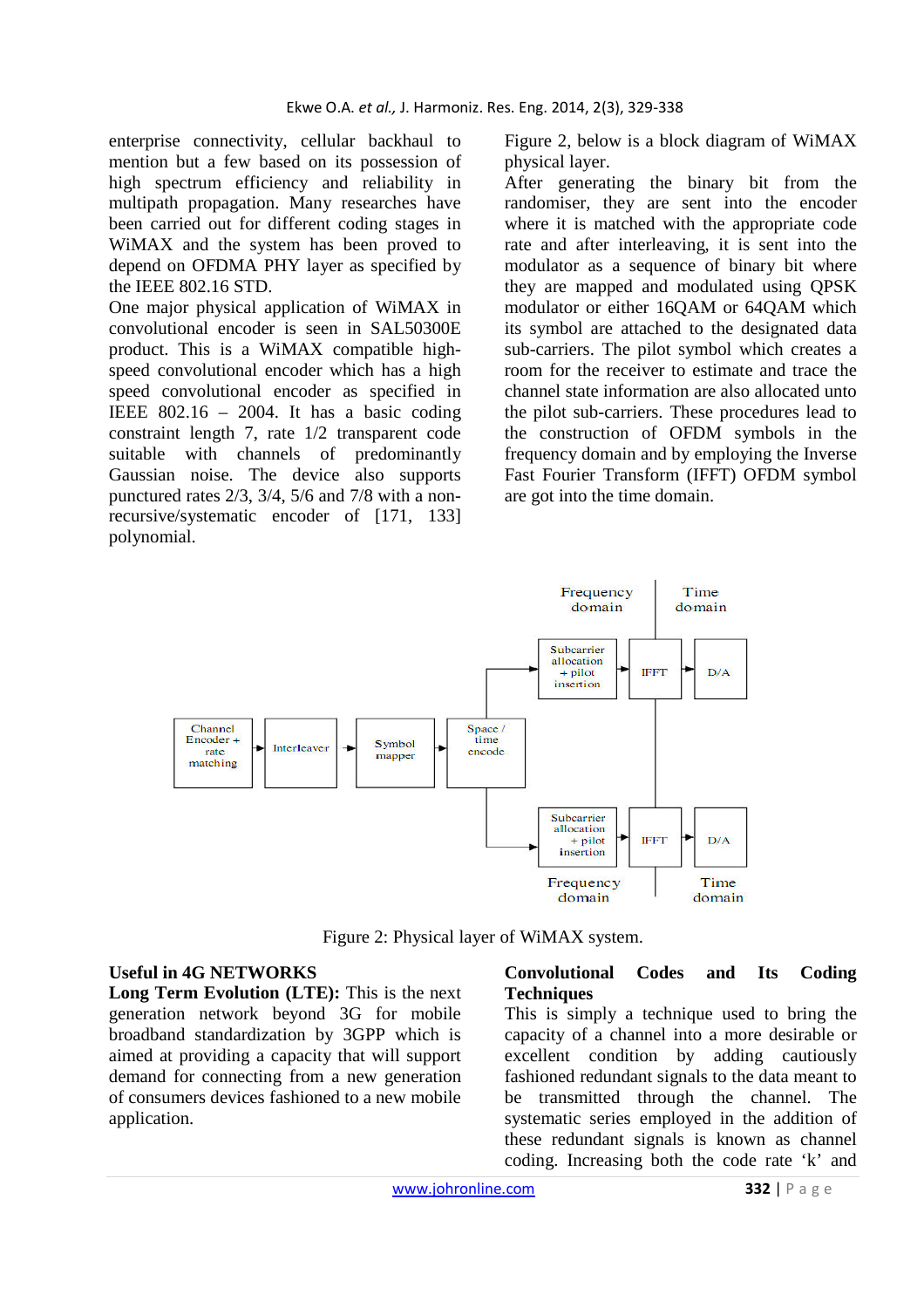constraint length 'K' automatically increases the complexity of the encoders. This can be taken care of by puncturing the mother code rate (e.g. rate  $\frac{1}{2}$  for this project work). Puncturing is a technique employed to generate higher code rates from a mother code rate which has an advantage of allowing us to make use of the same hardware in the implementation of several code rates thereby reducing the production cost of both encoders and decoders.

Convolutional encoders can be represented in a number of different but equivalent ways which can be any or in the form of State diagram, Trellis diagram and Tree diagram.

### **Convolutional Codes.**

This being the first code that was utilised in the application of satellite and space communications could be traced back to have emerged as far back as 1955. Its usage is regularly seen in the correction of errors existing in a badly impaired channel due to their high affinity to error correction. These codes are recently majorly used in place of block codes when FEC is needed and have been registered to perform exceptionally well when run with Viterbi decoder which can be in the form of soft decision decoding or probabilistic decoding algorithm. The major difference between convolutional codes and block codes is that in block codes, the data sequence is first mapped out into individual blocks before it is encoded, whereas in convolutional codes, there is a direct mapping of that continuous information bit sequence to an encoder output bit. Figure 2.1a below represents a generalised block diagram of a convolutional encoder.



Figure 2.1a: A generalised block diagram of Convolution encoder.

With reference to Figure 2.1a, convolutional codes are generated by simply transmitting the data sequence across a finite shift register with 'N' k-bits stages and a linear algebraic function generator 'm'. A shift of data 'k' bits at any particular time in the shift register is recorded for every input of the data into the shift register and an output bit of 'n' bits is got for each 'k' bit user input.

The rate of an encoder is said to be  $\frac{1}{2}$  if the encoder outputs two bits for every one bit input. Therefore an encoder with 'k' input bits and 'n' output is said to possess a rate of 'k/n' which is simply defined as the code rate (Rc) of the system. Figure 2.1b below is a typical binary linear convolutional encoder.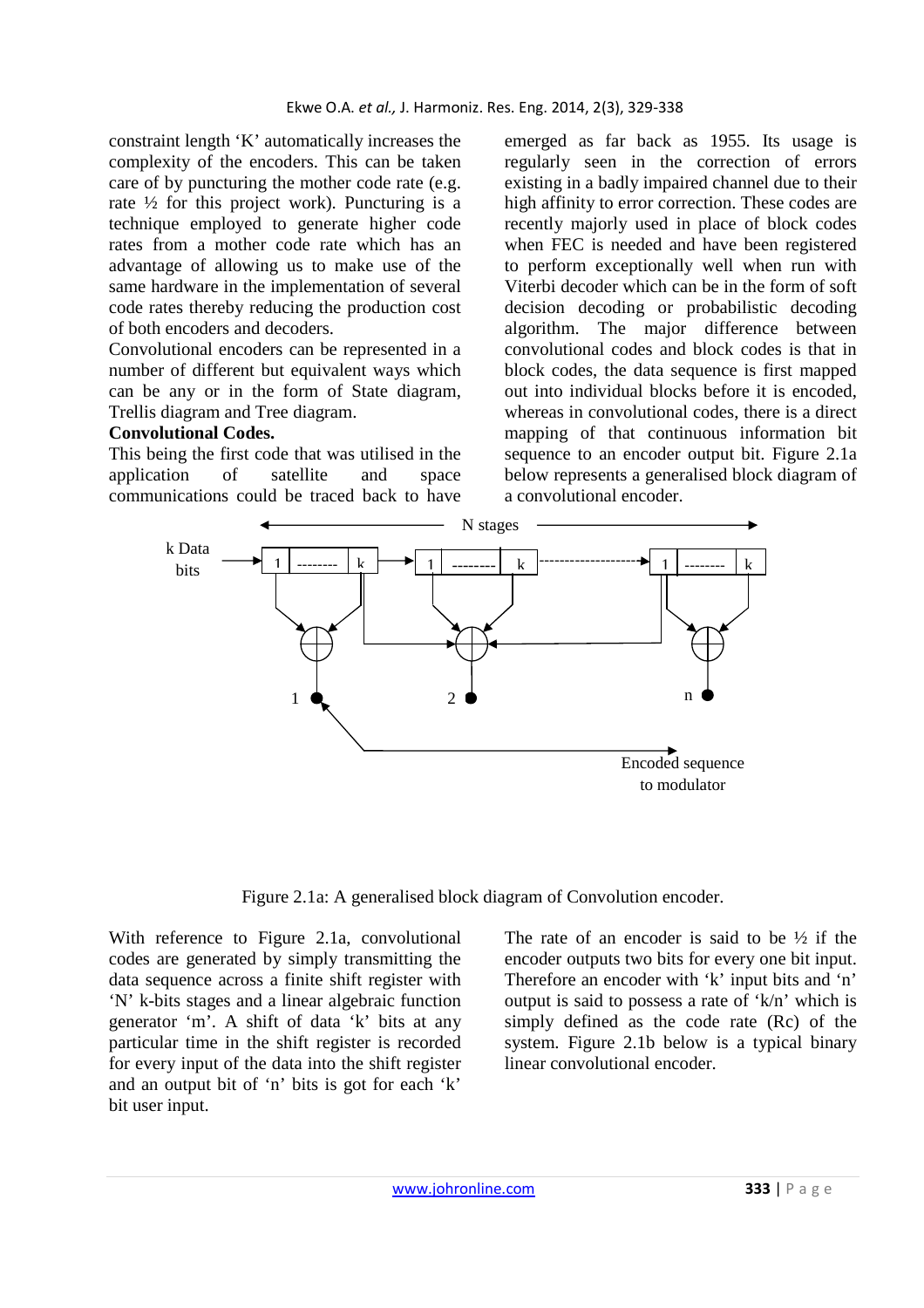

Figure 2.1b: A 1/2 rate Convolutional encoder

For the above figure, a binary data stream of  $x =$  $(x_0, x_1, x_2, ...)$  is added into a sequence of memory elements. The bits move across the shift register and the outcomes of the individual memory elements taken-off and summed up with respect to a fixed pattern using the modulo-2 addition. This generates a pair of output coded stream of data,  $y^{(0)} = (y_0^{(0)}, y_1^{(0)},$  $y_2^{(0)}$  ...) and  $y^{(0)} = (y_0^{(1)}, y_1^{(1)}, y_2^{(1)}, \ldots)$ . Multiplexing these output streams of data, a single encoded data stream is created as  $y = (y_0^{(0)} y_0^{(1)}, y_1^{(0)} y_1^{(1)}, y_2^{(0)} y_2^{(1)}, \ldots)$ 

$$
[Equation 2.0]
$$

This data stream of Equation 2.0 is known as the Convolutional code-word. In the interleaved output stream y, each element is a linear stream combination of the element in the input stream  $x^{(0)}$ ,  $x^{(1)}$ , ...,  $x^{(k-1)}$  provided that the shift register content prior to the encoding process was initialised to zeros.

The encoder structure of the Convolutional codes are characterised using the generator sequences which are derived by applying an impulse response  $g_j^{(i)}$  where the i<sup>th</sup> output of the encoder is got by simply applying a Dirac delta function  $\delta = (1 \ 0 \ 0 \ 0...)$  data stream at the j<sup>th</sup>

input. For the encoder, the derived impulse responses can be stated as  $(0)$  $(1\ 1\ 1)$ 

$$
g^{(0)} = (1 \ 1 \ 1)
$$

 $g^{(1)} = (1 \ 0 \ 1)$  $[Equation 2.1]$ This above Equation 2.1 is known as the generator polynomial which gives the code its unique error protection capability. For a convolutional code, the constraint length,  $K = m$ + 1 is said to be the maximum number of taps off the encoders shift register, with 'm' known as the number of the memory element contained in the encoder structure. The encoder memory exhibits a direct impact on the decoder complexity commonly for the VA that is used here. The VA in a practical implementation has its complexity an exponential of constraint length 'K' and the input bits number 'k'. The delay transform (D-transform) can be used to describe the Convolutional encoder. This is order wise known as a delay operator having an exponent which indicates the number of times delay is in relation to the  $D^{(0)}$  term.

## **The state of a code and its diagrammatic representation**

Figure 2.2 below shows a representation of a convolutional encoder state diagram.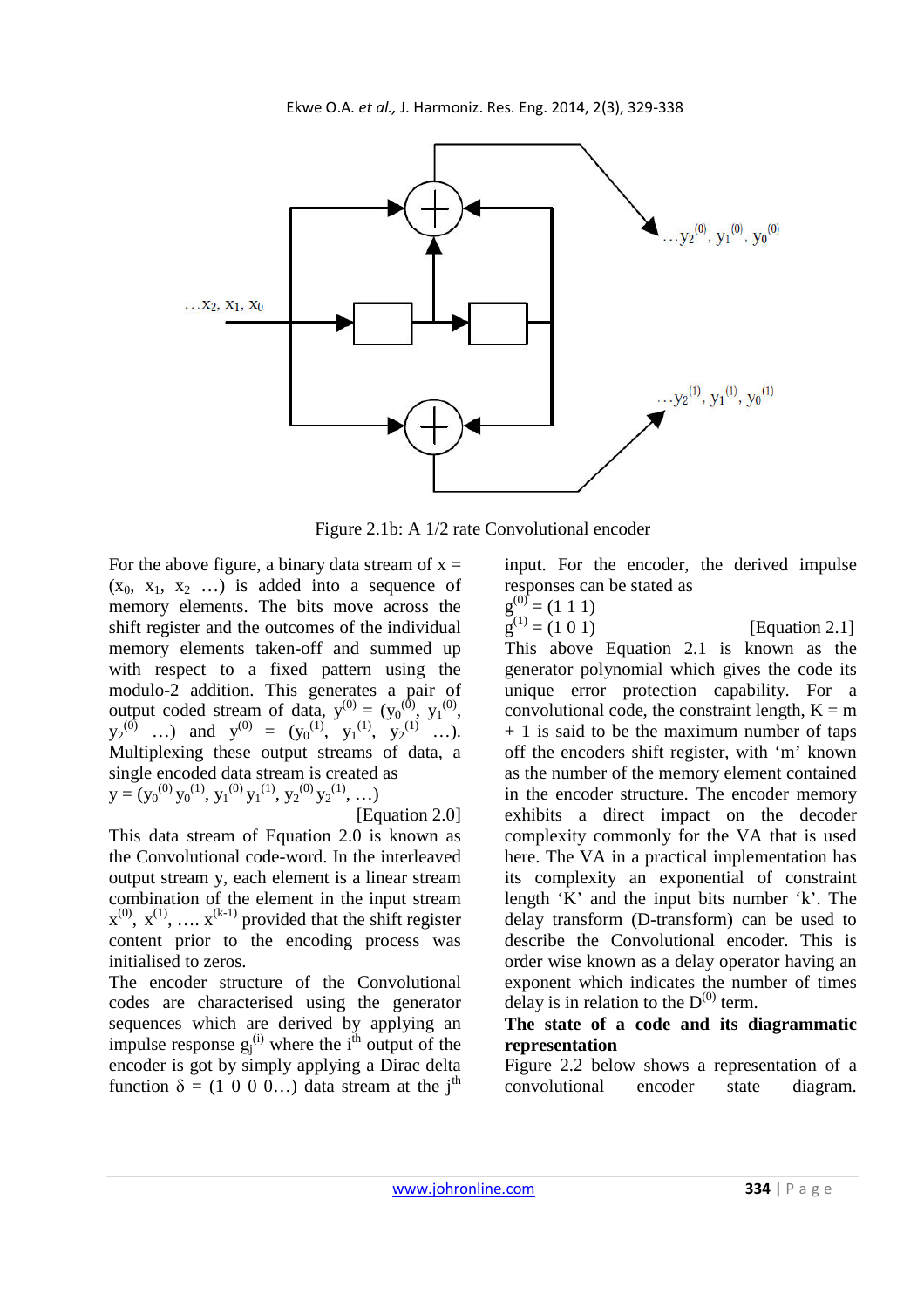

**Figure** 2.2: State diagram of a Convolutional Encoder.

The state diagrams display state information of a convolutional encoder which is stored in the shift register. Therefore we can say that the convolutional encoder is a state machine which contains memory elements whose contents decides the mapping between the next state of the input and output bits. If a convolutional encoder exhibits a memory length of 'm', then the number of states it possesses will be written as  $2^m$ .

The state encoder just like most finite-state machines has a limited manner of movement between the states, in which every branch in the state diagram possess a label of XX/Y. XX is said to be the output pair which corresponds to the input bit Y. Some of the benefits of the state diagram are that it gives the error rate performance and distance properties of a convolutional code. The performance measure which is considered as the main key when comparing convolutional code known as  $d_{\text{free}}$ (minimum free distance) is represented thus:  $d_{\text{free}} \leq r \geq 1$  $\frac{\text{Min}[2^{r-1}/2^{r-1}(K + r - 1)n]}{F}$ 

[Equation 2.2]

Where,  $r =$  number of input bits,  $n =$  number of encoded bits,  $[x]$  = largest integer contained in  $r'$ , and  $K =$  constraint length.

A close observation of Equation 2.2 shows that an increase in 'K' or decrease in code rate increases the value of  $d_{\text{free}}$ .



**Figure** 2.3: Original concatenated coding system.

### **Viterbi Decoder**

This was first revealed in an IEEE transaction in 1967 [10] having been developed by Andrew J. Viterbi. It makes use of the Viterbi algorithm in decoding a bit stream which has been encoded with a convolutional code. Viterbi algorithm conforming to Fleming in 1999, are at present estimated to be utilised roughly in 1 billion cellular telephones and might be the greatest number in any application. Going by the recent application in Qualcomm which has it that not less than gigantic  $10^{\text{A}}15$  bps are currently decoded using the Viterbi algorithm in digital television located all over the world per second of everyday. This breath-taking statistical use of VA goes a long way to emphasise on the great advantage of this decoder in the error correction technique. However, the complexity of VA grows exponentially with the number of constraint length of the encoder making this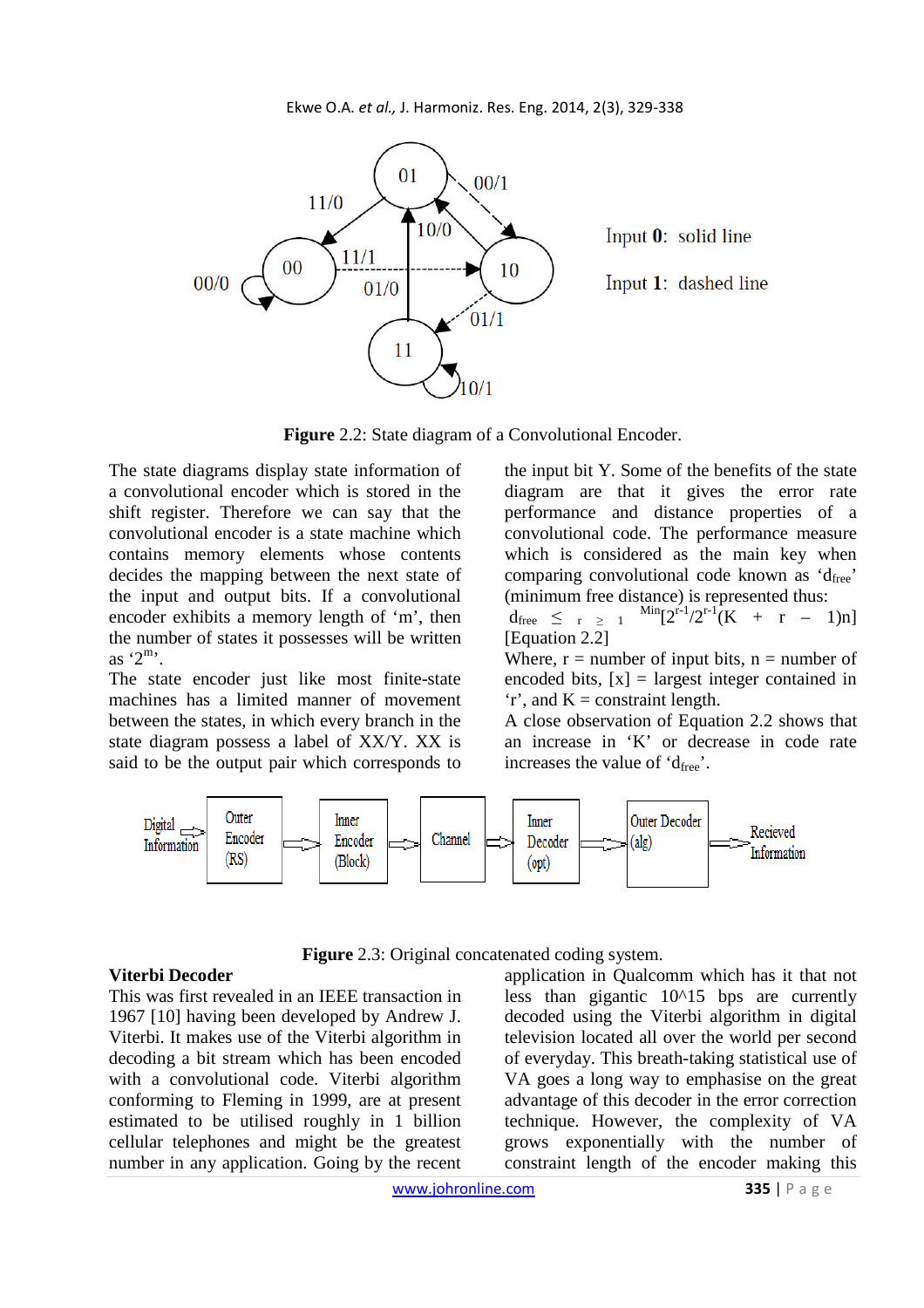algorithm become less favourable or even impractical to implement for the very more resent modern communications system, where the constraint length of the encoder can easily reach up to nine. Research is presently going on to finding an alternative to VA so as to overcome this challenge.

Several methods are used to decode Convolutional codes of which are majorly categorised under two levels which are

- a) Maximum Likelihood Decoding MLD, (Viterbi Decoding)
- b) Sequential Decoding (Fano Algorithm)

Maximum Likelihood Decoding is faced with a major setback due to the fact that it requires numerous computations for all its existing code sequence but this is taken care of by Viterbi algorithm which in its computation does not take into consideration all possible sequences thereby reducing the MLD computational difficulty.

For sequential decoding, its advantage over Viterbi decoding is simply because its decoding complexity virtually does not depend on the constraint length 'K' of the code, unlike the

Viterbi decoding whose complexity increases exponentially in line with the code length, making it unsuitable to be used for lengthy codes. Based on this advantage of sequential decoders over Viterbi decoding, they are employed mainly for very long codes. On the contrary, its major set-back is as a result of its erratic decoding latency.

Right from the time Viterbi decoding was developed, it has continually enjoyed so much popularity in this decoding aspect due to its ability to do maximum likelihood decoding and its frequent application in decoding convolutional codes with constraint length less than or equal to 9. It can be seen in Figure 3 below that our proposed block diagram of Viterbi decoder is made up of two major working blocks which are the Add and Compare Select (ACS) module and the Path Memory (PM) module with the former handling the Branch Metric calculations, Path Metric calculations and Add-Compare-Select, the latter keeps record and outputs the decoded information bits of the surviving path.



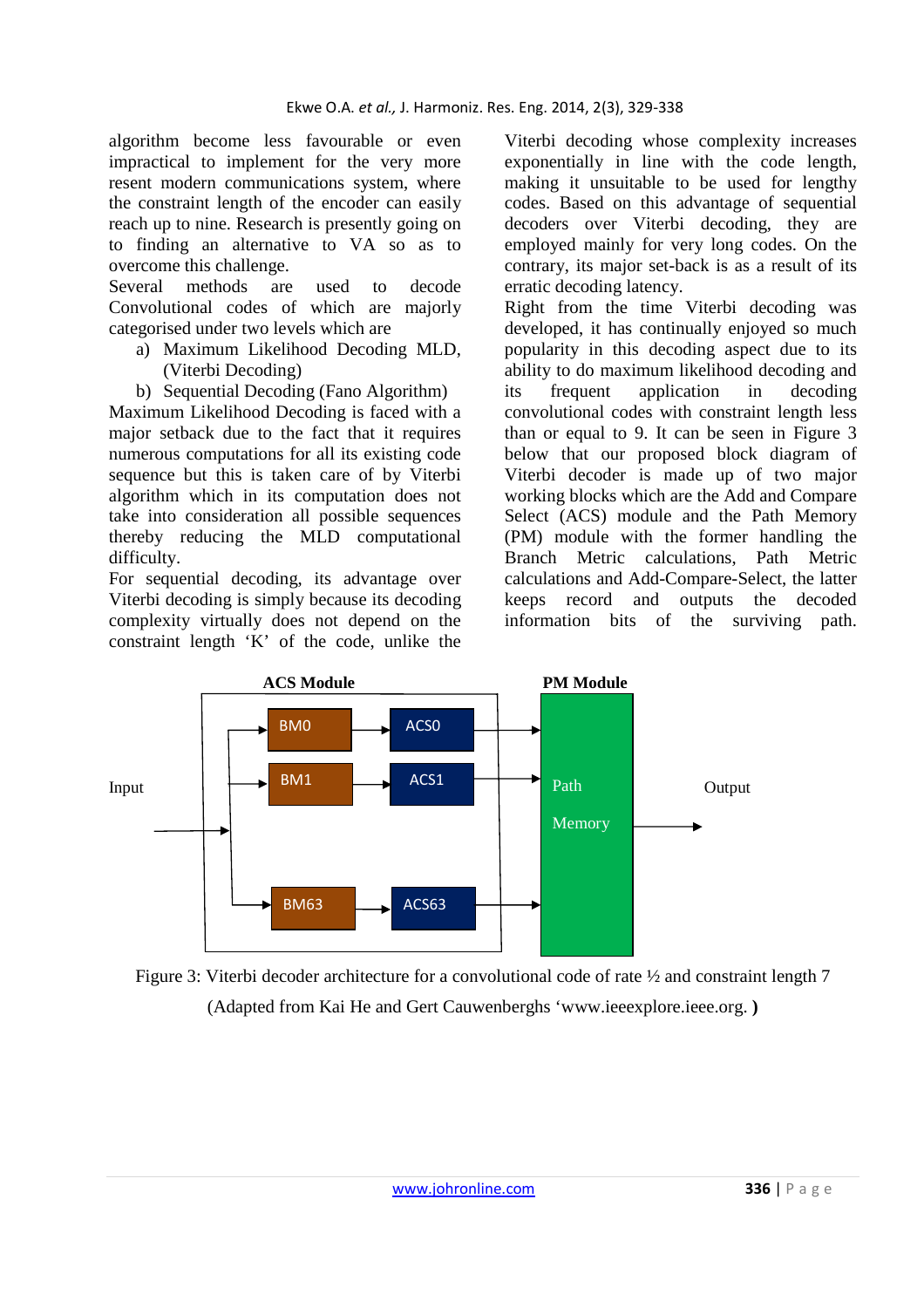

**Figure** 3.1: Viterbi Decoder Data Flow

The Viterbi decoder implementation can be represented for easy understanding using a flow chart diagram as shown below. This is self-explanatory.



**Figure** 3.2: A flow chart showing the processes involved in Viterbi decoding